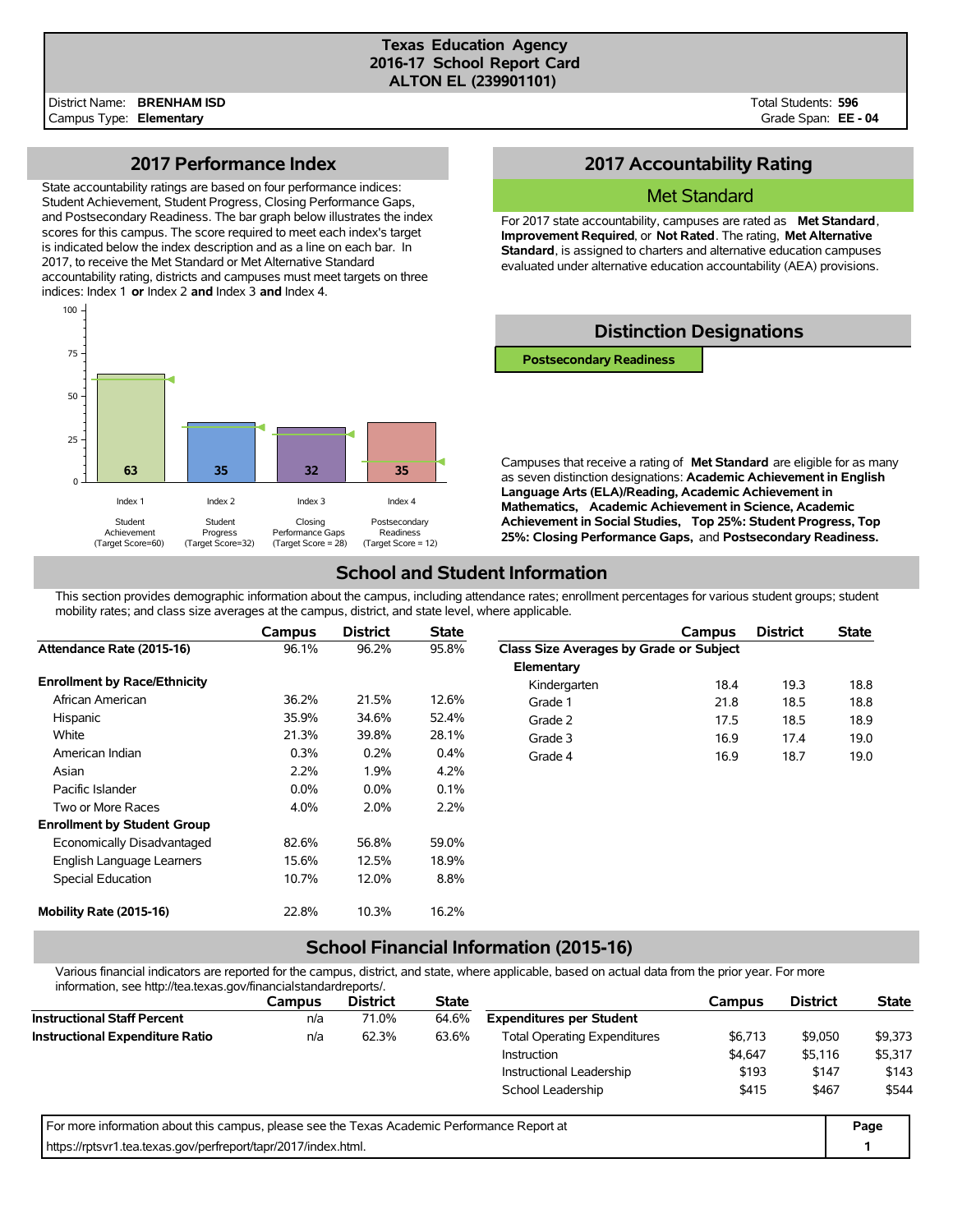| Texas Education Agency     | ALTON EL (239901101) |  |
|----------------------------|----------------------|--|
| 2016-17 School Report Card | <b>BRENHAM ISD</b>   |  |

|                                                                             |      |              |       | All                                 | African |        |        | American                 |        | <b>Pacific</b>           | Two or<br>More | Econ          |
|-----------------------------------------------------------------------------|------|--------------|-------|-------------------------------------|---------|--------|--------|--------------------------|--------|--------------------------|----------------|---------------|
|                                                                             |      | <b>State</b> |       | District Students American Hispanic |         |        | White  | Indian                   | Asian  | <b>Islander</b>          | Races          | <b>Disadv</b> |
| STAAR Percent at Approaches Grade Level or Above (Sum of All Grades Tested) |      |              |       |                                     |         |        |        |                          |        |                          |                |               |
| All Subjects                                                                | 2017 | 75%          | 73%   | 63%                                 | 58%     | 57%    | 79%    | $\overline{a}$           | 94%    | $\overline{\phantom{a}}$ | 67%            | 58%           |
|                                                                             | 2016 | 75%          | 72%   | 57%                                 | 55%     | 47%    | 79%    | $\overline{a}$           | 90%    | $\overline{a}$           | 57%            | 54%           |
| Reading                                                                     | 2017 | 72%          | 69%   | 60%                                 | 54%     | 53%    | 76%    | $\overline{\phantom{a}}$ | 100%   | $\overline{\phantom{a}}$ | $\ast$         | 54%           |
|                                                                             | 2016 | 73%          | 68%   | 59%                                 | 57%     | 52%    | 72%    | $\overline{a}$           | $\ast$ |                          | $\ast$         | 59%           |
| <b>Mathematics</b>                                                          | 2017 | 79%          | 80%   | 74%                                 | 69%     | 71%    | 90%    | $\overline{\phantom{a}}$ | 100%   |                          | $\ast$         | 70%           |
|                                                                             | 2016 | 76%          | 77%   | 58%                                 | 52%     | 47%    | 93%    | $\overline{a}$           | $\ast$ |                          | $\ast$         | 52%           |
| Writing                                                                     | 2017 | 67%          | 64%   | 47%                                 | 43%     | 40%    | 56%    |                          | $\ast$ |                          | $\ast$         | 42%           |
|                                                                             | 2016 | 69%          | 67%   | 51%                                 | 59%     | 35%    | 58%    |                          | $\ast$ |                          | $\ast$         | 48%           |
| STAAR Percent at Meets Grade Level (Sum of All Grades Tested)               |      |              |       |                                     |         |        |        |                          |        |                          |                |               |
| Two or More Subjects 2017                                                   |      | 48%          | 45%   | 34%                                 | 29%     | 24%    | 51%    | $\overline{\phantom{a}}$ | 83%    |                          | $\ast$         | 27%           |
|                                                                             | 2016 | 45%          | 39%   | 11%                                 | $\ast$  | $\ast$ | 21%    | $\overline{a}$           | $\ast$ |                          | $\ast$         | 7%            |
| Reading                                                                     | 2017 | 48%          | 46%   | 39%                                 | 33%     | 31%    | 54%    | $\overline{\phantom{a}}$ | 83%    | $\overline{a}$           | $\ast$         | 32%           |
|                                                                             | 2016 | 46%          | 39%   | 23%                                 | 15%     | 21%    | 43%    | $\overline{a}$           | $\ast$ |                          | $\ast$         | 17%           |
| Mathematics                                                                 | 2017 | 48%          | 48%   | 43%                                 | 36%     | 34%    | 63%    | $\overline{a}$           | 100%   |                          | $\ast$         | 36%           |
|                                                                             | 2016 | 43%          | 40%   | 12%                                 | $\ast$  | 12%    | $\ast$ |                          | $\ast$ |                          | $\ast$         | 10%           |
| Writing                                                                     | 2017 | 38%          | 31%   | 22%                                 | 20%     | $\ast$ | 38%    | $\overline{a}$           | $\ast$ |                          | $\ast$         | 19%           |
|                                                                             | 2016 | 41%          | 36%   | 11%                                 | $\ast$  | $\ast$ | $\ast$ |                          | $\ast$ |                          | $\ast$         | $\ast$        |
| STAAR Percent at Masters Grade Level (Sum of All Grades Tested)             |      |              |       |                                     |         |        |        |                          |        |                          |                |               |
| All Subjects                                                                | 2017 | 20%          | 18%   | 18%                                 | 12%     | 11%    | 37%    |                          | 31%    |                          | $\ast$         | 12%           |
|                                                                             | 2016 | 18%          | 15%   | 8%                                  | 10%     | 7%     | 9%     |                          | $\ast$ |                          | $\ast$         | 8%            |
| Reading                                                                     | 2017 | 19%          | 16%   | 20%                                 | 16%     | 10%    | 41%    | $\overline{a}$           | $\ast$ |                          | $\ast$         | 14%           |
|                                                                             | 2016 | 17%          | 15%   | 11%                                 | 10%     | 11%    | 17%    |                          | $\ast$ |                          | $\ast$         | 11%           |
| Mathematics                                                                 | 2017 | 23%          | 21%   | 23%                                 | 14%     | 17%    | 41%    |                          | $\ast$ |                          | $\ast$         | 17%           |
|                                                                             | 2016 | 19%          | 17%   | 7%                                  | 11%     | $\ast$ | $\ast$ |                          | $\ast$ |                          | $\ast$         | 8%            |
| Writing                                                                     | 2017 | 12%          | $6\%$ | $\star$                             | $\ast$  | $\ast$ | $\ast$ |                          | $\ast$ |                          | $\ast$         | $\ast$        |
|                                                                             | 2016 | 15%          | 14%   | $\star$                             | $\ast$  | $\ast$ | $\ast$ |                          | $\ast$ |                          | $\ast$         | $\ast$        |
| <b>STAAR Percent Met or Exceeded Progress</b>                               |      |              |       |                                     |         |        |        |                          |        |                          |                |               |
| All Subjects                                                                | 2017 | 61%          | 60%   | 55%                                 | 56%     | 47%    | 70%    |                          | *      |                          | $\ast$         | 54%           |
|                                                                             | 2016 | 62%          | 56%   | 43%                                 | 49%     | 37%    | $\ast$ |                          | $\ast$ |                          | $\ast$         | 42%           |
| Reading                                                                     | 2017 | 59%          | 58%   | 44%                                 | $\ast$  | $\ast$ | $\ast$ |                          | $\ast$ |                          | $\ast$         | 44%           |
|                                                                             | 2016 | 60%          | 53%   | 45%                                 | $\ast$  | $\ast$ | $\ast$ |                          | $\ast$ |                          | $\ast$         | 46%           |
| Mathematics                                                                 | 2017 | 64%          | 62%   | 66%                                 | 61%     | 61%    |        |                          | ×      |                          | $\ast$         | 64%           |
|                                                                             | 2016 | 63%          | 59%   | 40%                                 | 53%     | $\ast$ | $\ast$ |                          | $\ast$ |                          | $\ast$         | 37%           |

For more information about this campus, please see the Texas Academic Performance Report at **Page** Page https://rptsvr1.tea.texas.gov/perfreport/tapr/2017/index.html. **2**

'?' Indicates that the data for this item were statistically improbable, or were reported outside a reasonable range. '-' Indicates zero observations reported for this group. '\*' Indicates results are masked due to small numbers to protect student confidentiality. Moreover, the context of the strong is not applicable for this group.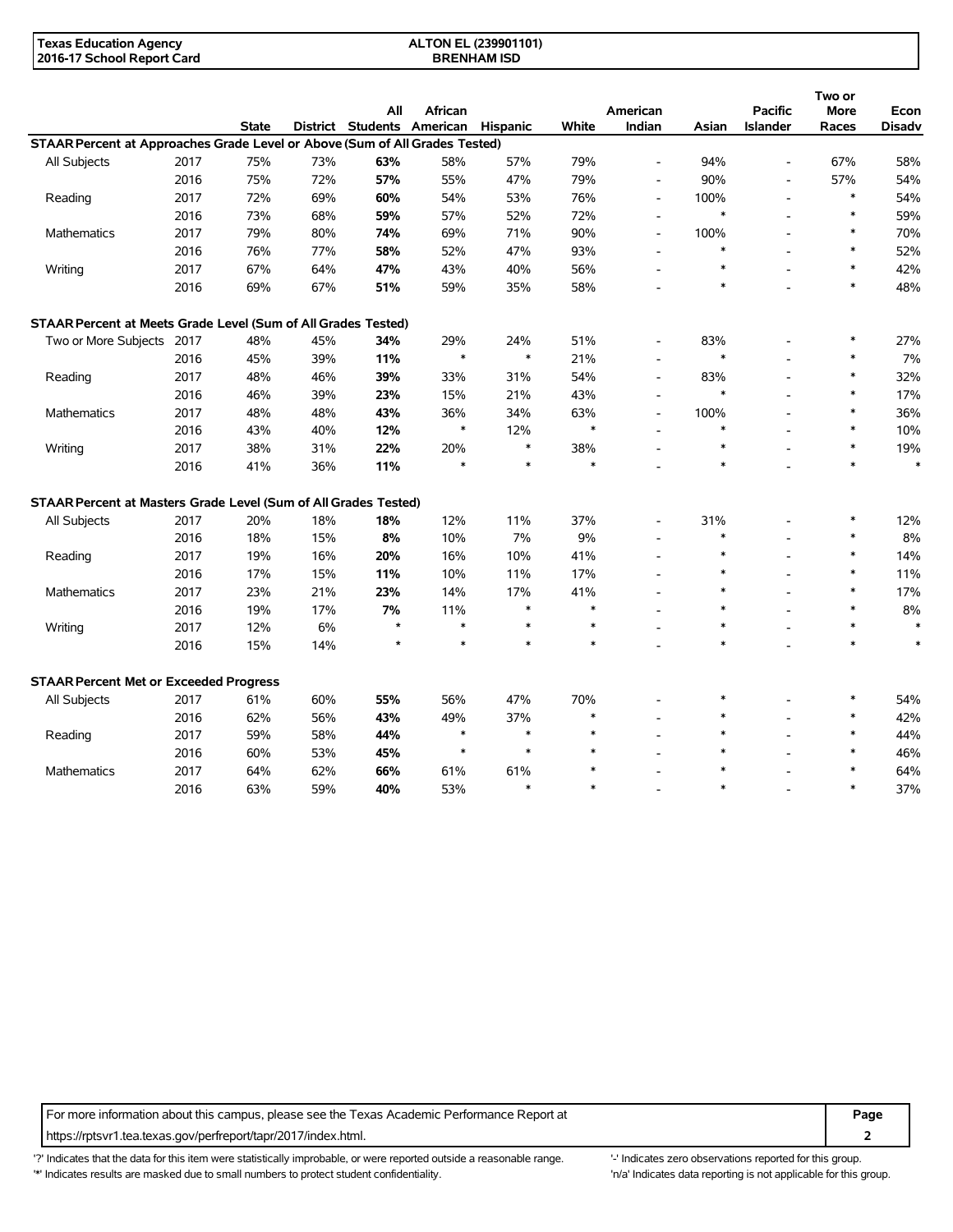| <b>Texas Education Agency</b> | ALTON EL (239901101) |
|-------------------------------|----------------------|
| 2016-17 School Report Card    | <b>BRENHAM ISD</b>   |

|                                                                    |      |              |                 |         | African         |                 |        | American                 |        | <b>Pacific</b>           | Two or<br><b>More</b> | Econ          |
|--------------------------------------------------------------------|------|--------------|-----------------|---------|-----------------|-----------------|--------|--------------------------|--------|--------------------------|-----------------------|---------------|
|                                                                    |      | <b>State</b> | <b>District</b> |         | Campus American | <b>Hispanic</b> | White  | Indian                   | Asian  | <b>Islander</b>          | Races                 | <b>Disadv</b> |
| <b>STAAR Percent Exceeded Progress</b>                             |      |              |                 |         |                 |                 |        |                          |        |                          |                       |               |
| All Subjects                                                       | 2017 | 19%          | 16%             | 16%     | 16%             | 13%             | 20%    | $\overline{\phantom{a}}$ | $\ast$ |                          | $\ast$                | 16%           |
|                                                                    | 2016 | 17%          | 14%             | 10%     | 12%             | 9%              | ∗      | $\overline{\phantom{a}}$ | $\ast$ |                          | ∗                     | 9%            |
| Reading                                                            | 2017 | 17%          | 16%             | 7%      | $\ast$          | $\ast$          | $\ast$ | $\overline{\phantom{a}}$ | $\ast$ |                          | $\ast$                | 7%            |
|                                                                    | 2016 | 16%          | 13%             | 8%      | ∗               | $\ast$          | $\ast$ | $\overline{\phantom{a}}$ | $\ast$ | $\overline{\phantom{0}}$ | $\ast$                | 7%            |
| <b>Mathematics</b>                                                 | 2017 | 20%          | 17%             | 26%     | 21%             | 24%             | ∗      | $\overline{\phantom{a}}$ | $\ast$ | $\overline{\phantom{a}}$ | $\ast$                | 24%           |
|                                                                    | 2016 | 17%          | 14%             | 11%     | 18%             | $\ast$          | $\ast$ | $\overline{\phantom{a}}$ | $\ast$ |                          | $\ast$                | 12%           |
| Progress of Prior-Year Non-Proficient Students (Sum of Grades 4-8) |      |              |                 |         |                 |                 |        |                          |        |                          |                       |               |
| Reading                                                            | 2017 | 35%          | 33%             | $\star$ | $\ast$          | $\ast$          | $\ast$ | $\overline{\phantom{a}}$ | $\ast$ |                          | $\ast$                | $*$           |
|                                                                    | 2016 | 35%          | 33%             | $\star$ | $\ast$          | $\ast$          |        |                          |        |                          | $\ast$                | $\ast$        |
| <b>Mathematics</b>                                                 | 2017 | 43%          | 45%             | 39%     | 53%             | 33%             |        |                          |        |                          |                       | 37%           |

For more information about this campus, please see the Texas Academic Performance Report at **Page Page** https://rptsvr1.tea.texas.gov/perfreport/tapr/2017/index.html. **3**

'?' Indicates that the data for this item were statistically improbable, or were reported outside a reasonable range. '-' Indicates zero observations reported for this group. \*' Indicates results are masked due to small numbers to protect student confidentiality. Moreover, the context of the strong is not applicable for this group.